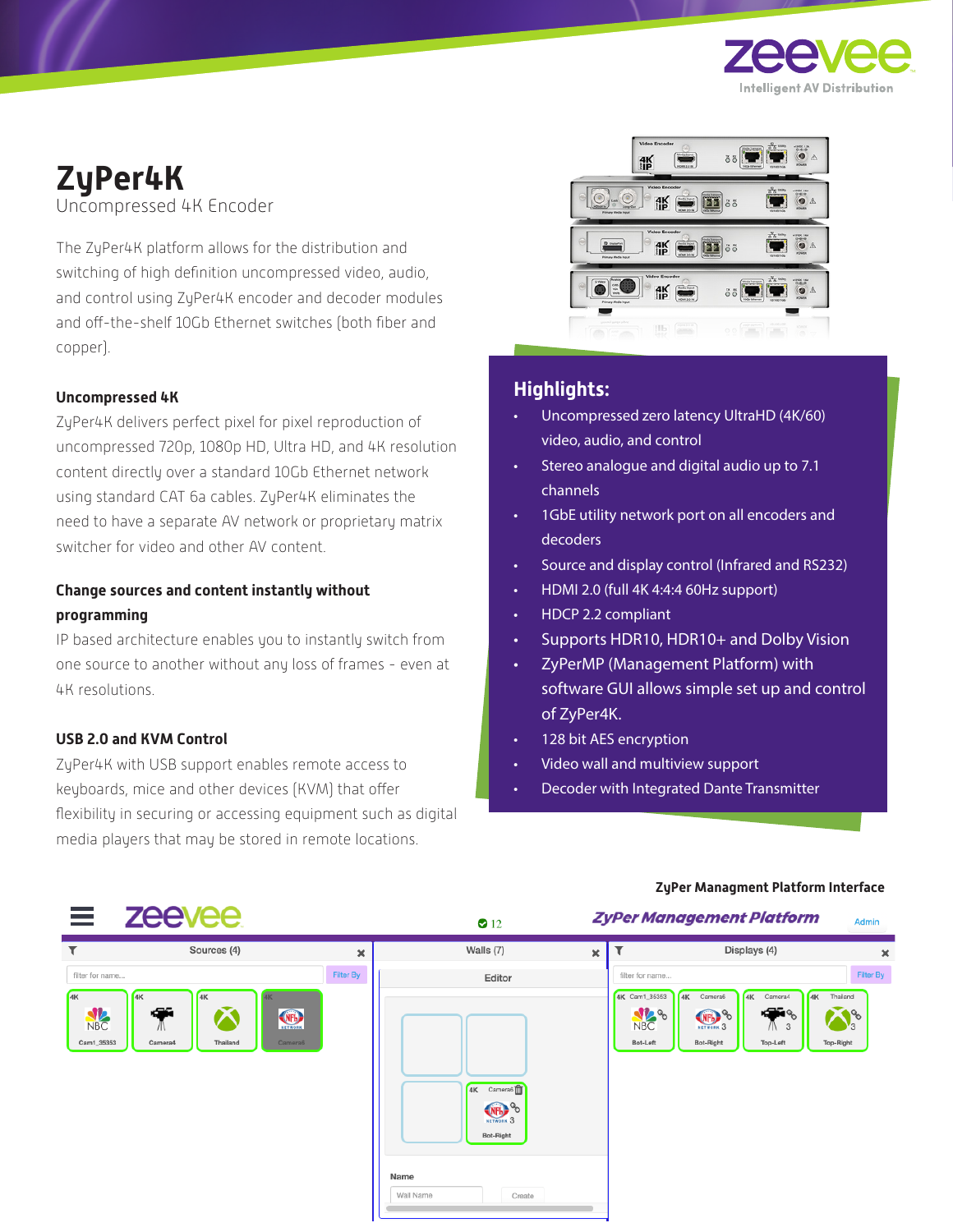## **ZyPer4K Models & Options**



**Copper Fiber** Network Interface